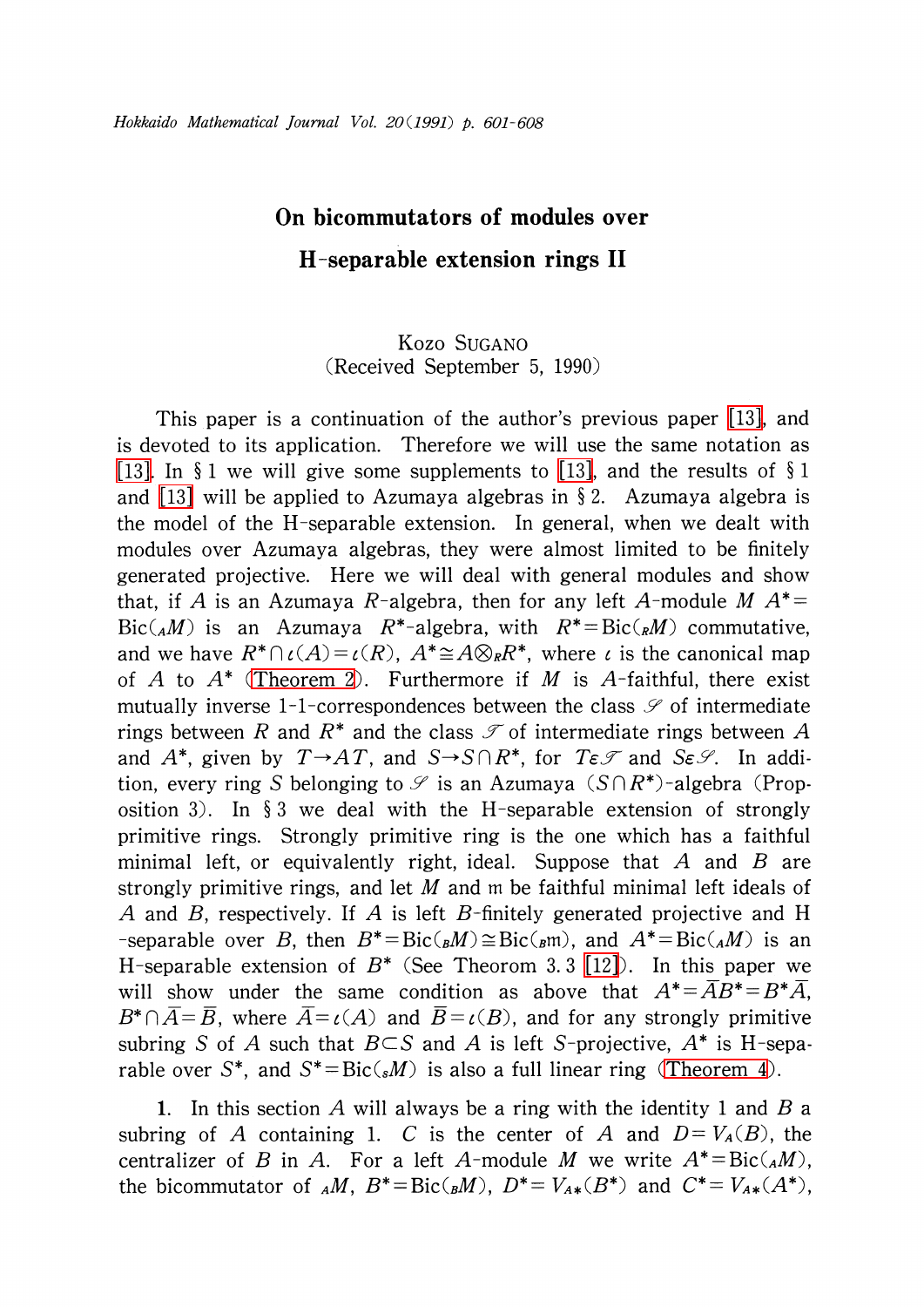the center of  $A^{*}$ . It is easily seen that  $D^{*}=A^{*B}=V_{A*}(B)$  and  $C^{*}=A^{*A}=$  $V_{A*}(\overline{A})$  =, where  $\overline{B}$  and  $\overline{A}$  are the images of B and A, respectively, by the canonical map  $\iota$  of A to  $A^{*}$ . Now suppose that A is an H-separable extension of B. Then we have  $D^{*}\cong D\otimes_{c}C^{*}$  and  $B^{*}=V_{A*}(V_{A*}(B^{*}))$  (See [Proposition](#page-2-0) 1 [\[13\]](#page-7-0)). If furthermore A is left (resp. right)  $B$ -finitely generated projective, then  $A^{*}$  is an H-separable extension of  $B^{*}$ , and  $A^{*}$ is left (resp. right)  $B^{*}$ -finitely generated projective (See [Theorem](#page-2-1) 1 [\[13\]](#page-7-0) and Remark 2). Therefore it is natural to assume that  $A$  is an H-separable extension of B, and M is a left A-module such that  $A^{*}$  is an H -separable extension of  $B^{*}$ . Assume furthermore that  $M$  is  $A$ -faithful. Under these conditions we have

$$
\text{Hom}(_{c*}D^*, c*A^*) \cong \text{Hom}(_{c*}D\otimes_c C^*, c*A^*)
$$
  

$$
\cong \text{Hom}(_{c}D, c\text{Hom}(_{c*}C^*, c*A^*)) \cong \text{Hom}(_{c}D, cA^*)
$$

The composition  $\phi$  of the above isomorphisms is given by  $\phi(f)(d)=$  $f(\iota(d))$  for each f  $\varepsilon$  Hom $(c_{*}D^{*}, c_{*}A^{*})$  and d  $\varepsilon$  D. Then we have a commutative diagram

$$
A \otimes_{B} A \longrightarrow \text{Hom}(cD, cA)
$$
  
\n
$$
\iota \otimes \iota \qquad \downarrow \qquad \qquad \downarrow \iota
$$
  
\n
$$
A^* \otimes_{B*} A^* \longrightarrow \text{Hom}(c_* D^*, c_* A^*) \longrightarrow \text{Hom}(cD, cA^*)
$$

where  $\iota_{*}=\text{Hom}(D, \iota)$ ,  $\eta(a\otimes b)(d)=adb$  for a, b  $\in A$  and d  $\in D$ , and  $\eta^{*}$ is defined in the same way as  $\eta$ . Since  $\eta$  and  $\eta^{*}$  are isomorphisms and  $\iota_{*}$ is a monomorphism,  $\iota\otimes\iota$  is a monomorphism. Then we have

$$
[A\otimes_{B}A]^{\mathcal{A}}\cong[\text{Hom}({_{c}D, cA})]^{\mathcal{A}}\subset[\text{Hom}({_{c}D, cA^*})]^{\mathcal{A}}=\text{Hom}({_{c}D, cA^{*A}})
$$
  
= Hom( $\mathcal{A}$ ),  $\mathcal{A}^{A\mathcal{A}*}}=[\text{Hom}({_{c}D, cA^*})]^{\mathcal{A}*}\cong[A^*\otimes_{B*}A^*]^{\mathcal{A}*}$ 

Therefore, we can regard  $A\otimes_{B}A$  and  $[A\otimes_{B}A]^{A}$  as submodules of  $A^{*}\otimes_{B*}A^{*}$  and  $[A^{*}\otimes_{B*}A^{*}]^{A*}$ , respectively.

A is an H-separable extension of B if and only if  $1\otimes 1\epsilon$   $[A\otimes_{B}A]^{A}D$ by [Proposition](#page-2-0) 1 [\[9\].](#page-7-2) When we write  $1\otimes 1=\Sigma x_{ij}\otimes y_{ij}d_{i}$  with  $d_{i} \in D$ ,  $\Sigma x_{ij}\otimes y_{ij}\,\,\varepsilon$   $[A\otimes_{B}A]^{A}$ , we call  $\{\Sigma x_{ij}\otimes y_{ij},$   $d_{i}\}$  an H-system of  $A$  over  $B$ (See [\[5\]\)](#page-6-0).

Hereafter we will always denote  $\iota(a)$  by  $\overline{a}$  for each  $a \in A.$ 

<span id="page-1-0"></span>LEMMA 1. Assume that A is an  $H$ -separable extension of B, and M a left A-module such that  $A^{*}$  is an H-separable extension of  $B^{*}$ , and let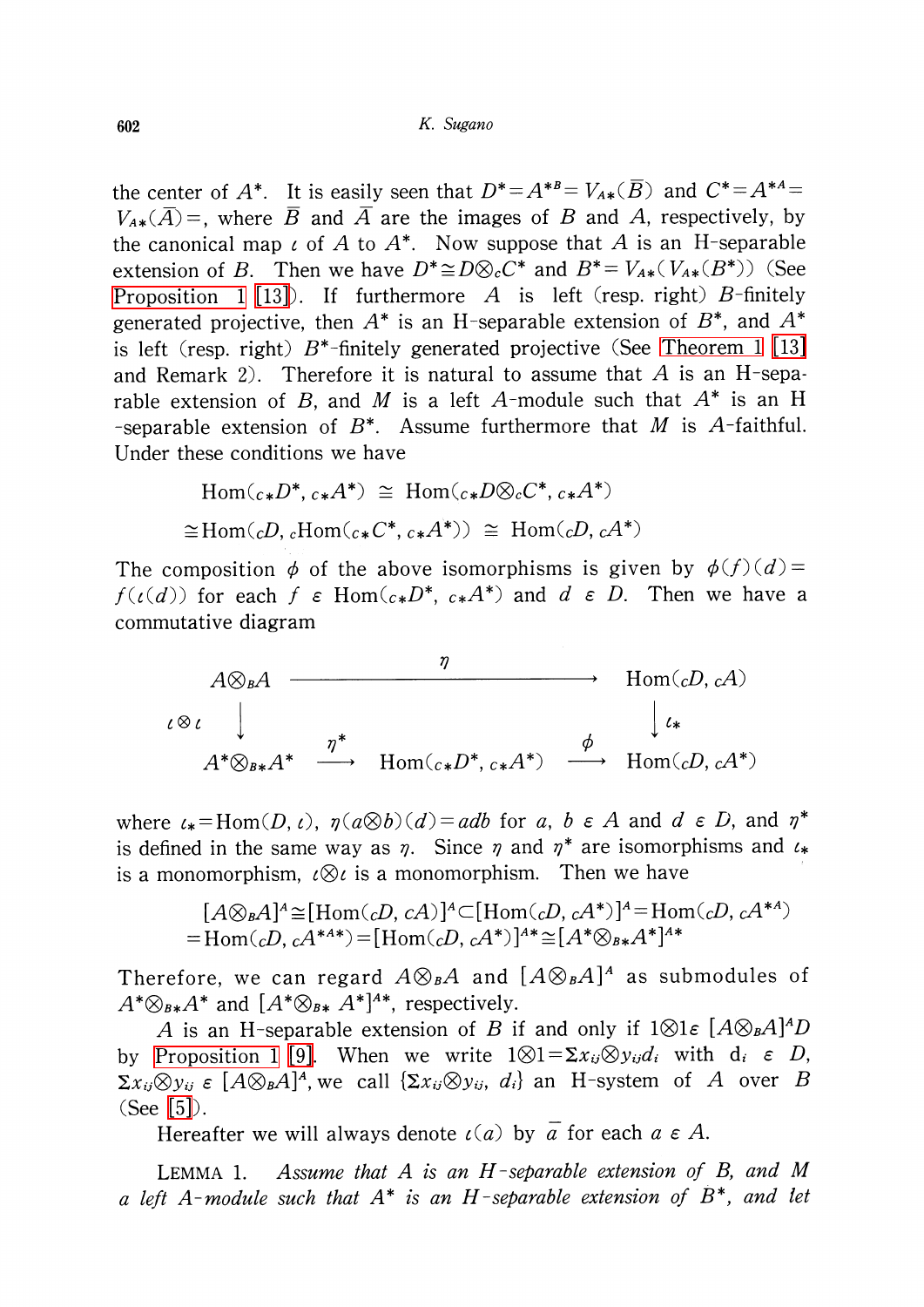(1)  ${\{\Sigma\overline{x}_{ij}\otimes\overline{y}_{ij},\ \overline{d}_{i}\}}$  is an H-system of  $A^{*}$  over  $B^{*}$ .

(2) The map  $\tilde{\iota}$  of  $A^{*}\otimes_{B}A$  to  $A^{*}\otimes_{B*}A^{*}$  such that  $\iota(a^{*}\otimes b)=a^{*}\otimes\overline{b}$ for  $a^{*}\varepsilon A^{*}$  and b $\varepsilon A$  is an isomorphism. Similarly we have  $A\otimes_{B}A^{*}\cong$  $A^{*}\otimes_{B*}A^{*}.$ 

PROOF. (1). Since  $\Sigma\overline{x}_{ij}\otimes\overline{y}_{ij}$   $\varepsilon[\overline{A}\otimes_{\overline{B}}\overline{A}]^{\overline{A}}\subset[A^{*}\otimes_{B*}A^{*}]^{A*}$  by the above discussion and  $\overline{d}_{i}\varepsilon\ \overline{D}\subset D^{*}$ , (1) is obvious. (2). For any  $a^{*}$ ,  $b^{*}\varepsilon$  $A^{*}$  we have

$$
\tilde{\iota}(\Sigma a^* \overline{d}_i b^* \overline{x}_{ij} \otimes y_{ij}) = \Sigma a^* \overline{d}_i b^* \Sigma \overline{x}_{ij} \otimes \overline{y}_{ij}
$$
  
=  $a^* \Sigma \overline{d}_i \overline{x}_{ij} \otimes \overline{y}_{ij} b^* = a^* (1 \otimes 1) b^* = a^* \otimes b^*$ 

which means that  $\tilde{\iota}$  is surjective. Next suppose that  $\Sigma a_{k}^{*}\otimes\overline{b}_{k}=0$  in  $A^{*}\otimes_{B*}A^{*}$  with  $a_{k}^{*}\varepsilon A^{*}$  and  $b_{k}\varepsilon A$ . Then  $\eta^{*}(\Sigma a_{k}^{*}\otimes\overline{b}_{k}) (\overline{d}_{i})=$  $\Sigma a_{k}^{*}\overline{d}_{i}\overline{b}_{k}=0$  for each i, and we have in  $A^{*}\otimes_{B}A$  that

$$
\Sigma a_k^* \otimes b_k = \Sigma a_k^* \overline{d}_i \overline{x}_{ij} \otimes y_{ij} b_k = \Sigma a_k^* \overline{d}_i \overline{b}_k \overline{x}_{ij} \otimes y_{ij} = 0
$$

which means that  $\tilde{\iota}$  is a monorphism. Since H-system is left and right symmetry, we have also that  $A\otimes_{B}A^{*}\cong A^{*}\otimes B^{*}A^{*}.$ 

<span id="page-2-0"></span>PROPOSITION 1. With the same notation as Lemma 1 assume furthermore that  $B^{*}$  is a right (resp. left)  $B^{*}$ -direct summand of  $A^{*}$ . Then we have  $A^{*}=B^{*}\overline{A}\cong B^{*}\otimes_{B}A$  (resp,  $A^{*}=\overline{A}B^{*}\cong A\otimes_{B}B^{*}$ ).

PROOF. By the assumption there exists a right  $B^{*}$ -projection p of  $A^{*}$  to  $B^{*}$ . Then, since  $\{\Sigma\overline{x}_{ij}\otimes\overline{y}_{j},\,\overline{d}_{i}\}$  is an H-system of  $A^{*}$  over  $B^{*}$  by [Lemma](#page-1-0) 1, we have  $x^{*}=\Sigma p(\overline{d}_{i}x^{*}\overline{x}_{ij})\overline{y}_{ij}\in B^{*}\overline{A}$  for each  $x^{*}\varepsilon A^{*}$  (See page 53 [\[10\]](#page-7-3)), which implies that  $A^{*}{=}B^{*}\bar{A}$ . On the other hand we have the isomorphism  $\tilde{\iota}:A^{*}\otimes_{B}A\rightarrow A^{*}\otimes_{B^{*}}A^{*}$  by [Lemma](#page-1-0) 1. Since  $B^{*}$  is a right  $B^{*}-$ direct summand of  $A^{*},$  we have  $B^{*}\otimes_{\scriptscriptstyle{ B}} A\subset A^{*}\otimes_{\scriptscriptstyle{ B}} A$ . Then  $\tilde{\iota}(B^{*}\otimes_{B}A) = { 1\otimes\Delta b_{i}^{*}a_{i} : b_{i}^{*}\in B^{*} \text{ and } a_{i}\in A }$ . But the map  $\mu$  of  $A^{*}$  to  $A^{*}\otimes_{B*}A^{*}$  such that  $\mu(a^{*})=1\otimes a^{*}$  for any  $a^{*}\varepsilon A^{*}$  is a  $B^{*}$ -split monomorphism. Hence we have  $\tilde{\iota}(B^{*}\otimes_{B}A)=\mu(B^{*}A)$ , which concludes  $B^{*}\otimes_{B}A\cong$  $B^{*}A.$ 

<span id="page-2-1"></span>We are now ready to have our main theorem

THEOREM 1. Let A be an  $H$ -separable extension of B such that A is left or right  $B$ -finitely generated projective. Then if  $B$  is a left (resp. right) B-direct summand of A, we have  $A^{*}=\overline{A}B^{*}\cong A\otimes_{B}B^{*}$  (resp.  $A^{*}=$  $B^{*}\overline{A}\cong B^{*}\otimes_{B}A$  and  $B^{*}\cap\overline{A}=\overline{B}$ .

PROOF. By [Theorem](#page-2-1) 1 [\[13\]](#page-7-0)  $A^{*}$  is an H-separable extension of  $B^{*},$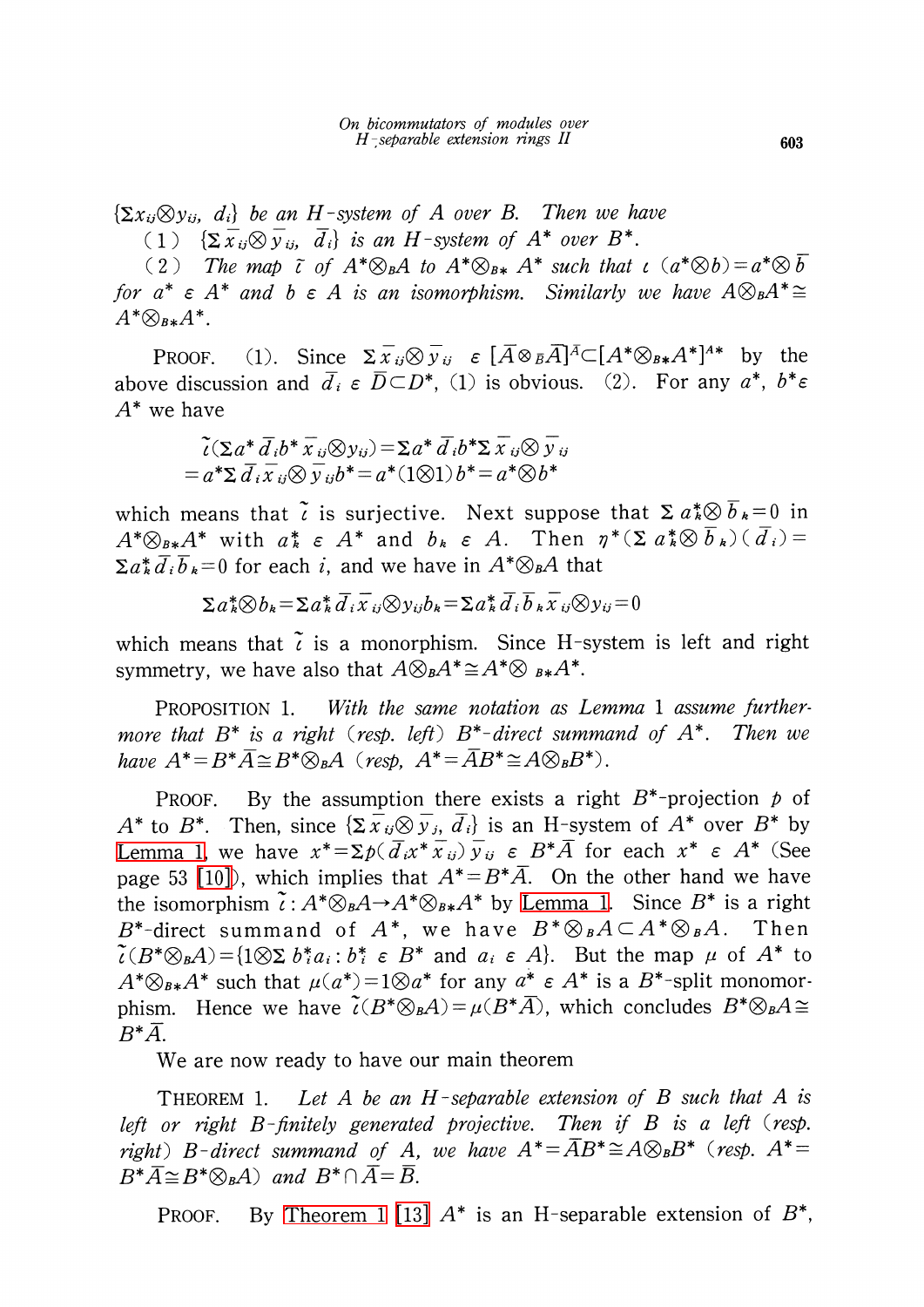and  $B^{*}$  is a left (resp. right)  $B^{*}-$ direct summand of  $A^{*}.$  Hence we have the first assertion of the theorem. By [Proposition](#page-2-0) 1. <sup>5</sup> [\[7\]](#page-7-4) and Proposi-tion 3. 4 [\[10\]](#page-7-3) we have that  $\overline{A}$  is an H-separable extension of  $\overline{B}$  such that  $\overline{B}$  is a left (resp. right)  $\overline{B}$ -direct summand of  $\overline{A}$ . Then by [Proposition](#page-2-0) 1. 2 [\[7\]](#page-7-4) and [Proposition](#page-2-0) 1 [\[13\]](#page-7-0) we have  $\overline{B}=V_{\overline{A}}(V_{\overline{A}}(B))=B^{*}\cap A$ .

AM is called to be balanced if the canonical map  $\iota$  is surjective. As an immediate consequence of [Theorem](#page-2-1) <sup>1</sup> we have

<span id="page-3-1"></span>COROLLARY 1. Under the same condition as Theorem 1, we have that  $_A M$  is balanced if and only if  $_B M$  is balanced

PROOF. If  $_{B}M$  is balanced, we have  $B^{*}{=}\overline{B}$  and  $A^{*}{=}\overline{AB^{*}}{=}\overline{A}$ . If conversely  $\overline{A}=A^{*}(\supseteq{}B^{*})$ , we have  $\overline{B}=V_{\overline{A}}(\ V_{\overline{A}}(\overline{B}))=B^{*}\cap A=B^{*}$  for the same reason as the second part of Theorem 1.

<span id="page-3-0"></span>Another application of Theorem <sup>1</sup> [13] is

PROPOSITION 2. Let A be an H-separable extension of B and M  $\alpha$ left A-module such that  $A^{*}$  is an H-separable extension of  $B^{*}$ . Then for any subring  $P$  of  $A$  such that  $P$  is a separable extension of  $B$  and a  $P-P$ -direct summand of A,  $P^{*}=Bic(pM)$  is a separable extension of  $B^{*}$  and a  $P^{*}-P^{*}- direct$  summand of  $A^{*}$ .

PROOF. By [Theorem](#page-2-1) 1 [\[6\]](#page-6-1)  $E = V_{A}(P)$  is a separable C-algebra, while A is an H-separable extension of P by [Proposition](#page-3-0) 2. 2 [\[8\].](#page-7-5) There-fore by [Theorem](#page-2-1) 1 [\[13\]](#page-7-0) we have that  $P^{*}=V_{A^{*}}(V_{A^{*}}(P^{*}))$  and  $V_{A*}(P^{*}))\cong E\otimes_{C}C^{*}.$  But  $E\otimes_{C}C^{*}$  is a separable  $C^{*}$ -subalgebra of  $D\otimes_{c}C^{*}(\cong D^{*})$ . Hence again by Theorom 1 [\[6\]](#page-6-1)  $P^{*}$  is a separable extension of  $B^{*}$  and a  $P^{*}-P^{*}-$ direct summand of  $A^{*}.$ 

REMARK 1. In the disccuion above [Lemma](#page-1-0) <sup>1</sup> let us drop the condition that  $A^{*}$  is an H-separable extension of  $B^{*}$ . But  $\eta^{*}$  always exists, and  $\phi$  is an isomorphism. Therefore  $\iota\otimes\iota : A\otimes_{B}A\rightarrow A^{*}\otimes_{B*}A^{*}$  is a monomorphism. If  $\eta^{*}$  is a monomorphism, then  $[A\otimes_{\scriptscriptstyle{B}} A]^{A}\subset [A^{*}\otimes_{\scriptscriptstyle{B}} A^{*}]^{A*}$ , and  $A^{*}$  is an H-separable extension of  $B^{*}.$ 

REMARK 2. Let S be a ring and T a subring of S, and assume that there exists a ring homomorphism  $\kappa$  of A into S such that  $\kappa$  (B) $\subset T$ . If furthermore  $C' = V_{S}(S) = V_{S}(x(A))$  and  $V_{S}(T) = V_{S}(x(B))$ , then all assertions in this section exept [Theorem](#page-2-1) <sup>1</sup> and [Corollary](#page-3-1) <sup>1</sup> are valid when we replace  $A^{*}$  and  $B^{*}$  with S and T, respectively. Because, all of them depend only on the facts that  $V_{A*}(\overline{A}) = C^{*}$  and  $D^{*}=V_{A*}(\overline{B})$ . If we assume furthermore that  $T=V_{S}(V_{S}(T))$ , then also [Theorem](#page-2-1) 1 [\[13\]](#page-7-0) and [Theorem](#page-2-1) 1 hold for S and T.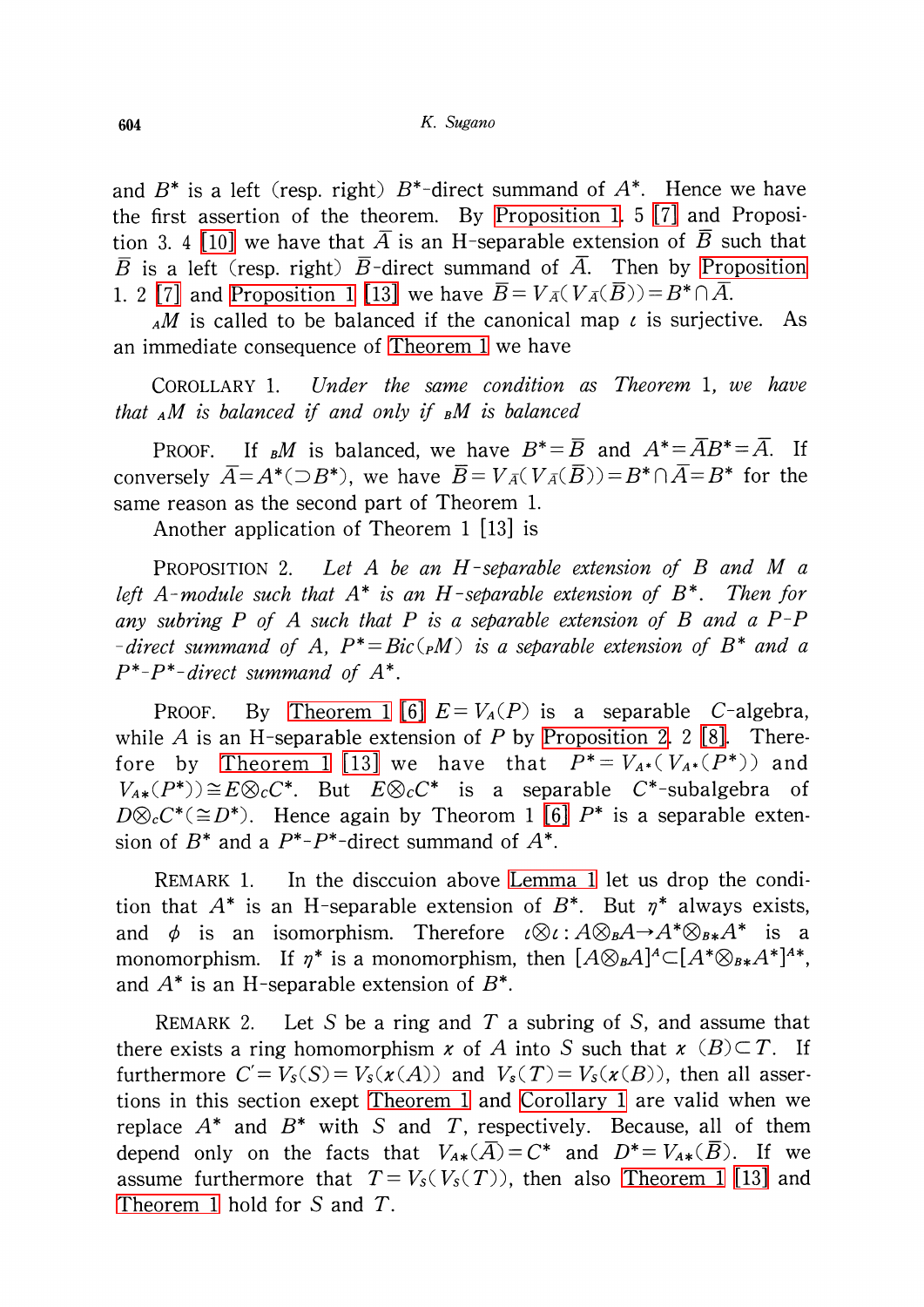2. In this section we will apply the results in [\[13\]](#page-7-0) or  $\S$  1 of this paper to the theory on Azumaya algebra. Let R be a commutative ring. An Azumaya  $R$ -algebra  $A$  is always an H-separable extension of  $R$  and is R-finitely generated projective, and R is an R-direct summand of A. Conversely if an R-algebra A is an H-separable extension of R, and R is an R-direct summand of A, then A is an Azumaya R-algebra (See Corollary 1. 1  $[7]$ ). Therefore applying [Theorem](#page-2-1) 1  $[13]$  and Theorem 1 we have

<span id="page-4-0"></span>THEOREM 2. Let A be an Azumaya R-algebra and M a left A-module, and write  $A^{*}=Bic(_{A}M)$  and  $R^{*}=Bic(_{R}M)$ . Then we have

(1)  $A^{*}$  is an Azumaya R<sup>\*</sup>-algebra with  $A^{*}\cong A\otimes_{R}R^{*}$ .

(2) AM has the double centralizer property if and only if RM does.<br>(3) For any separable R-subalgebra B of A,  $B^* = Bic(y)$  is a s

For any separable R-subalgebra B of A,  $B^{*}=Bic(_{B}M)$  is a separable  $R^{*}$ -subalgebra of  $A^{*}$ .

PROOF. If B is a separable R-subalgebra of an Azumaya R-algebra A, then B is a  $B$ -B-direct summand of A by [Proposition](#page-2-0) 1. 5 [\[8\].](#page-7-5) Therefore we need only to prove the following

<span id="page-4-1"></span>LEMMA 2. Let R be a commutative ring M an R-module and  $\Lambda=$  $End(_{R}M)$ . Then  $R^{*}=Bic(_{R}M)$  coinsides with  $C(\Lambda)$ , the center of  $\Lambda$ .

PROOF. Since R is commutative, it is obvious that  $R^{*}\subset\Lambda$ . Furthermore we have  $V_{\Lambda}(R^{*})=End(_{R*}M)=End(_{R}M)=\Lambda$ , which means  $R^{*}\subset$  $C(\Lambda)$ . That  $C(\Lambda)\subset R^{*}$  is clear, since  $R^{*}=\text{End}(_{\Lambda}M)$ .

<span id="page-4-2"></span>COROLLARY 2. With the same notation as Lemma 2, for any Azumaya  $R^{*}$ -subalgebra A of  $\Lambda$  we have that  $A=V_{\Lambda}(V_{\Lambda}(A))$ , i.e.,  $A=$  $A^{\boldsymbol{\char`{}}}}$  .

PROOF. Note that  $R^{*}=Bic(_{R}M)$ , and apply [Theorem](#page-4-0) 2 (2).

PROPOSITION 3. With the same notation as Theorem 2 assume furthermore that  $_A M$  is faithful. Denote the class of subrings of  $R^{*}$ containing R by  $\mathscr{T}$ , and the class of subrings of  $A^{*}$  containing A by  $\mathscr{S}.$ Each T in  $\mathscr{S}$  is an Azumaya  $(S\cap R^{*})$ -algabra, and there exist mutually inverse 1-1-correspondences between  $\mathscr{I}$  and  $\mathscr{S}$  given by  $T\rightarrow AT$  and S $\rightarrow$  $S\cap R^{*},$  for  $T$   $\varepsilon$   $\mathscr{S}$  and  $S$   $\varepsilon$   $\mathscr{S}.$ 

PROOF. Let  $S \in \mathcal{S}$ . S is also an R-algebra. Hence we have  $S=$  $A V_{S}(A) \cong A\otimes_{R}V_{S}(A)$ . But  $V_{S}(A)=S\cap V_{A*}(A)=S\cap R^{*}\varepsilon \mathcal{I}$ . Then S is an Azumaya  $(S\cap R^{*})$ -algebra, and we have  $S=A(S\cap R^{*})$ . Next let T  $\varepsilon$  T. We have  $AT \cong A\otimes_{R}T$ , since  $A\otimes_{R}T\subset A\otimes_{R}R^{*}\cong AR^{*}$ . Thus AS is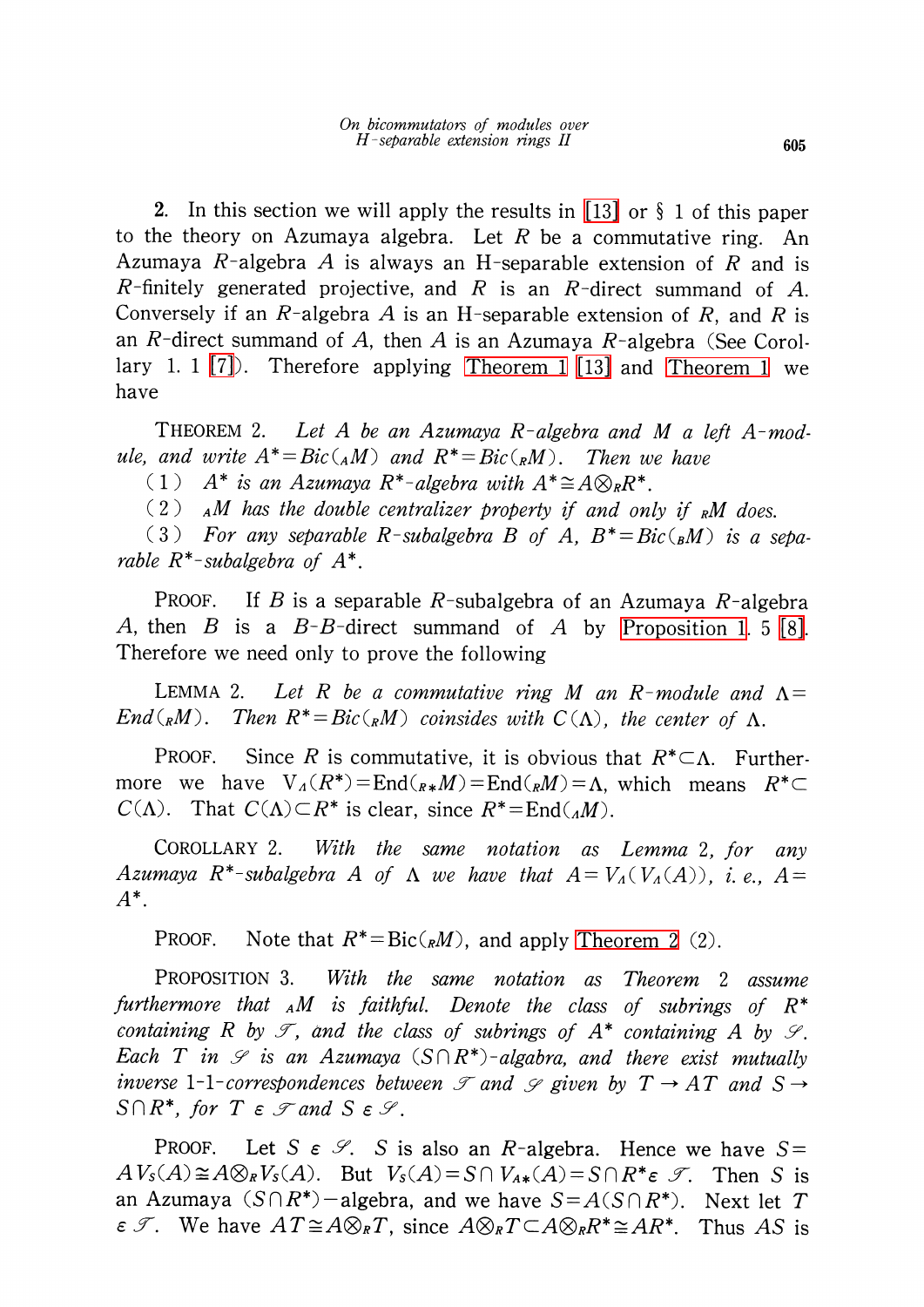an Azumaya S-algebra. Then by the same urgument as above we see that  $AS\cap R^{*}$  is the center of AS, manely,  $AS\cap R^{*}=S$ .

For any ring A and left A-modules M and N we write  $M \sim N$ , in case M and N are isomorphic to direct summands of some finite direct sums of copies of N and M, respectively, as  $A$ -module. The next lemma is an immediate consequence of [Proposition](#page-2-0) 1. 5 [\[4\]](#page-6-2) and Morita Theorem. But we will give here a proof by the direct computations.

<span id="page-5-1"></span>LEMMA 3. Let A be a ring and M and N left A-modules such that  $M\sim N$ . Let  $\Lambda=End(_{A}M)$  and  $\Omega=End(_{A}N)$ . Then we have  $C(\Lambda)\cong$  $C(\Omega)$  .

PROOF. By the assumption there exist  $f_i$ ,  $k_{j} \in \text{Hom}( _{A}M, _{A}N)$  and  $g_{i}$ ,  $h_{j}\in \text{Hom}( {}_{A}N, {}_{A}M)$  such that  $\Sigma g_{i}f_{i}=1_{M}$  and  $\Sigma k_{j}h_{j}=1_{N}$ . Then for any f  $\epsilon$  $C(\Lambda)$  and g  $\epsilon \Omega$  we have  $\Sigma k_{j}fh_{j}\epsilon \Omega$  and

$$
\Sigma k_j f h_j g = \Sigma k_j f h_j g \Sigma k_m h_m = \Sigma k_j h_j g k_m f h_m = g \Sigma k_m f h_m
$$

since  $h_j g k_m \in \Lambda$  and  $\Sigma k_{j}h_{j}=1_{N}$ . Hence we have  $\Sigma k_{j}fh_{j}\in C(\Omega)$ , and we can define the map  $\Phi$  of  $C(\Lambda)$  to  $C(\Omega)$  by  $\Phi(f)=\Sigma k_{j}f_{h_{j}}$  for  $f\in C(\Lambda)$ . It is easily seen that  $\Phi$  is a ring homorphism. Similarly we can define  $\Psi$ :  $C(\Omega)\rightarrow C(\Lambda)$  by  $\Psi(g)=\Sigma g_{i}gf_{i}$  for g  $\varepsilon C(\Omega)$ . We can easily see that  $\Psi\Phi$ and  $\Phi\Psi$  are identity maps on  $C(\Lambda)$  and  $C(\Omega)$ , respectively. Thus  $\Phi$  and  $\Psi$  are isomorphisms.

<span id="page-5-0"></span>Now we have our main theorem of this section.

THEOREM 4. Let A be an Azumaya R-algebra and M and N left A -modules such that  $M\sim N$  as R-module. Then we have  $Bic({}_AM)\cong$  $Bic({}_{A}N)$ .

PROOF. Since  $M \sim N$  as R-module, we have  $C(\Lambda) \cong C(\Omega)$ , where  $\Lambda = \text{End}(_{R}M)$  and  $\Omega = \text{End}(_{R}N)$ . Then by [Theorem](#page-4-0) 2 and [Lemma](#page-4-1) 2 we have

$$
Bic(_AM) \cong A \otimes_R Bic(_RM) \cong A \otimes_R C(\Lambda)
$$
  

$$
\cong A \otimes_R C(\Omega) \cong A \otimes_R Bic(_RN) \cong Bic(_AN).
$$

3. In this section we will apply the results of  $\S 1$  or [\[13\]](#page-7-0) to the theory on strongly primitive rings. Again we will use the same notation as  $\S 1$ , and consider the same situation as Theorem 3. 3 [\[12\].](#page-7-1)

Let A and B be strongly primitive rings and M and m faithful minimal left ideals of A and B, respectively. Suppose that A is an H-separable extension of B such that A is left B-finitely generated projective. Then M is isomorphic to a finite direct sum of copis of m as left  $B$ -mod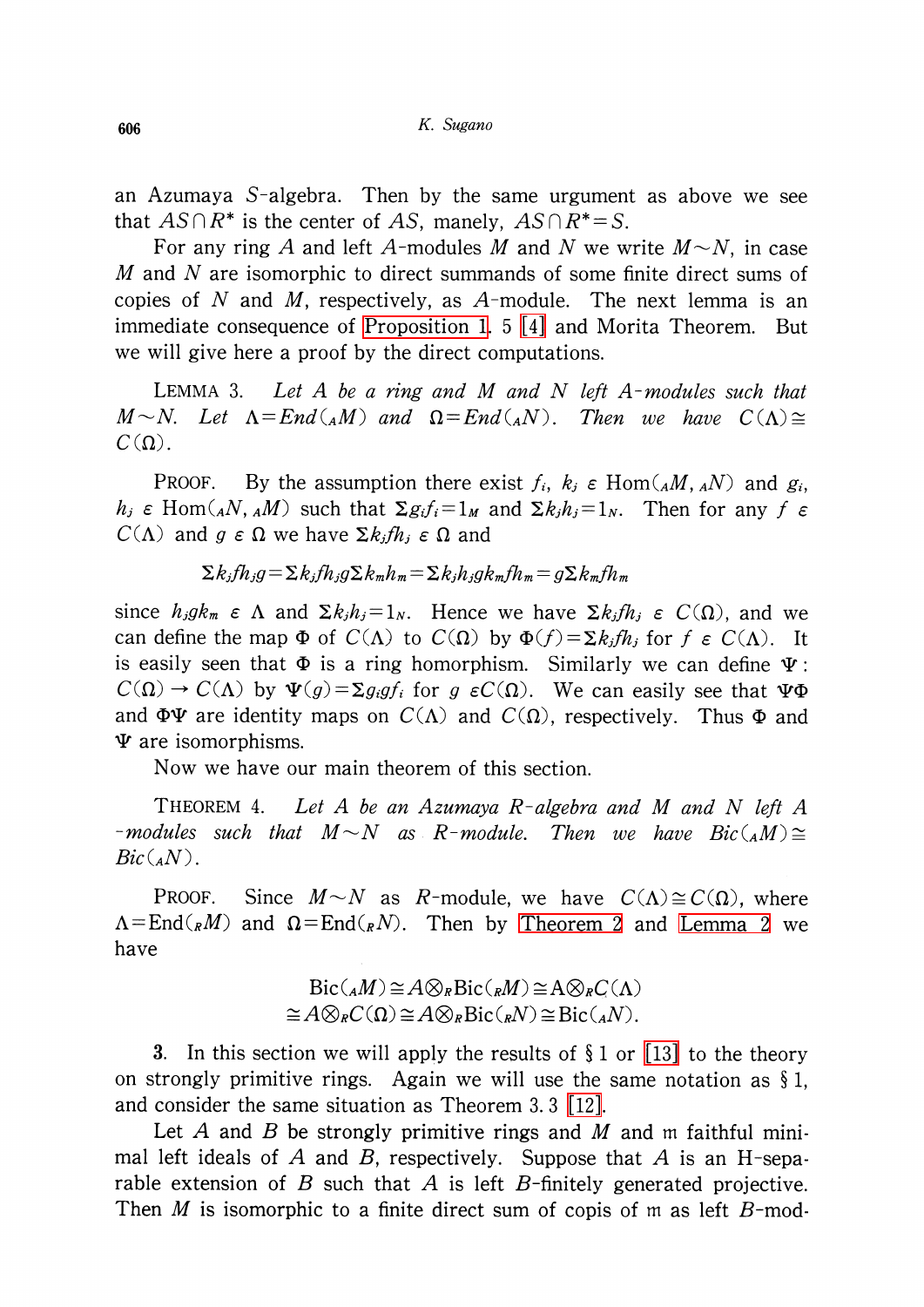ule, and  $B^{*}\cong \text{Bic}({}_{B}\mathfrak{m})$  by Theorem 3. 3 [\[12\].](#page-7-1) In addition [Theorem](#page-2-1) 1 [\[13\]](#page-7-0) shows that  $A^{*}$  is an H-separable extension of  $B^{*}.$   $\;$  Furthermore we have

THEOREM 4. Let A, B, M and  $m$  be as above. Suppose that  $T$  is a strongly primitive subring of A such that  $B\subset T$  and A is left T-finitely generated projective. Then we have

(1)  $A^{*}=AB^{*}\cong A\otimes_{B}B^{*}$ , and  $A^{*}=B^{*}A\cong B^{*}\otimes_{B}A$ . In addition  $B'=$  $V_{A}( V_{A}(B))$  is strogly primitive.

(2) M is isomorphic to a finite direct sum of copies of  $\mathfrak{n}$  as left  $T$ -module, and  $T^{*}=Bic(_{T}M)$  is isomorphic to  $Bic(_{T}\mathfrak{n})$ , where  $\mathfrak{n}$  is a faithful minimal left ideal of T.

(3)  $A^{*}$  is an H-separable extension of  $T^{*}$  such that  $V_{A*}(V_{A*}(T^{*}))=$  $T^{*}$ , and  $V_{A*}(T^{*})$  is finite dimensional simple  $C^{*}$ -algebra.

PROOF. Since  $B\subset V_{A}( V_{A}(B))=B^{*}\cap A\subset B^{*}$ . B' is strongly primitive. As is remarked above, we have  $B^{*}{\cong}\mathrm{End}(_{\mathcal{A}\mathfrak{m}})$ , where  $\Delta{=}\mathrm{End}(_{\mathcal{B}\mathfrak{m}})$  is a division ring. Therefore  $A^{*}$  is an H-separable extension of a left full linear ring  $B^{*}$ , and  $A^{*}$  is left, as well as right,  $B^{*}$ -finitely generated free by [Theorem](#page-5-0) 4 [\[11\].](#page-7-6) Then  $A^{*}$  is a left, as well as right,  $B^{*}$ -generator, which implies that  $B^{*}$  is a left, as well as right,  $B^{*}$ -direct summand of  $A^{*}$  by B. Müller's Lemma. Then we can apply [Proposition](#page-2-0) 1 to have (1). Next, let T be a subring of A which satisfies the condition of the theorem. and denote the socles of A, T and B by S,  $\tilde{3}$  and  $\tilde{3}$ , respectively. By [Lemma](#page-5-1) 3. 1 and Theorem 3. 2 [\[12\]](#page-7-1) we have  $_3$ = $B\cap S\!\subset T\cap S\!=\!{\sf \tilde{3}}$ , and  $S\!=\!$  ${}_{3}A\subset \tilde{3}A\subset S.$  Thus we have  $M\subset S=\tilde{3}A=\Sigma\oplus$ n, while  $M$  is  $T$ -finitely generated. Then we have  $(2)$  (See Remark § 3 [\[12\]\)](#page-7-1). Let furthermore  $S^{*}, \; \tilde{\text{a}}^{*}$  and  $\text{a}^{*}$  be the socles of  $A^{*}, \; T^{*}$  and  $B^{*}$ , respectively. Then we have  $S^{*}=SAC^{*},\ \tilde{z}^{*}=\tilde{z}T^{*}$  and  $\tilde{z}^{*}=\tilde{z}B^{*}$  by [Corollary](#page-4-2) 2. 1 [\[12\].](#page-7-1) Then  $S^{*}=$  $a_{\delta}AA^{*} = {}_{\delta}A^{*}\subset\tilde{z}\,T^{*}A^{*} = \tilde{z}^{*}A^{*},$  which implies that  $V_{A*}(T^{*})$  is a finite dimensional simple C<sup>\*</sup>-algebra and  $T^{*}=V_{A*}(V_{A*}(T^{*}))$  by Theorem 36.4 [\[2\].](#page-6-3) This implies that  $A^{*}$  is an H-separable extesion of  $T^{*}$  by Thetrem 4 [\[11\].](#page-7-6)

## References

- [1] M. AUSLANDER and O. GOLDMAN: The Brauer group of a commutative ring, Trans. Amer. Math. Soc, 97 (1960), 367-409.
- <span id="page-6-3"></span>[2] G. AZUMAYA and T. NAKAYAMA: Algebra II (in Japanese), Iwanami, 1954.
- [3] K. HIRATA: Some types of separable extensions of rings, Nagoya Math. J., <sup>33</sup> (1968), 107-115.
- <span id="page-6-2"></span>[4] T. KANZAKI : On commutor rings and Galois theory of separable algebras, Osaka J. Math., <sup>1</sup> [1964], 103-115.
- <span id="page-6-0"></span>[5] T. NAKAMOTO: On QF-extensions in an H-separable extension, Proc. Japan Acad., <sup>50</sup> (1974), 440-443.
- <span id="page-6-1"></span>[6] T. NAKAMOTO and K. SUGANO: Note on H-separable extensions: Hokkaido Math. J.,